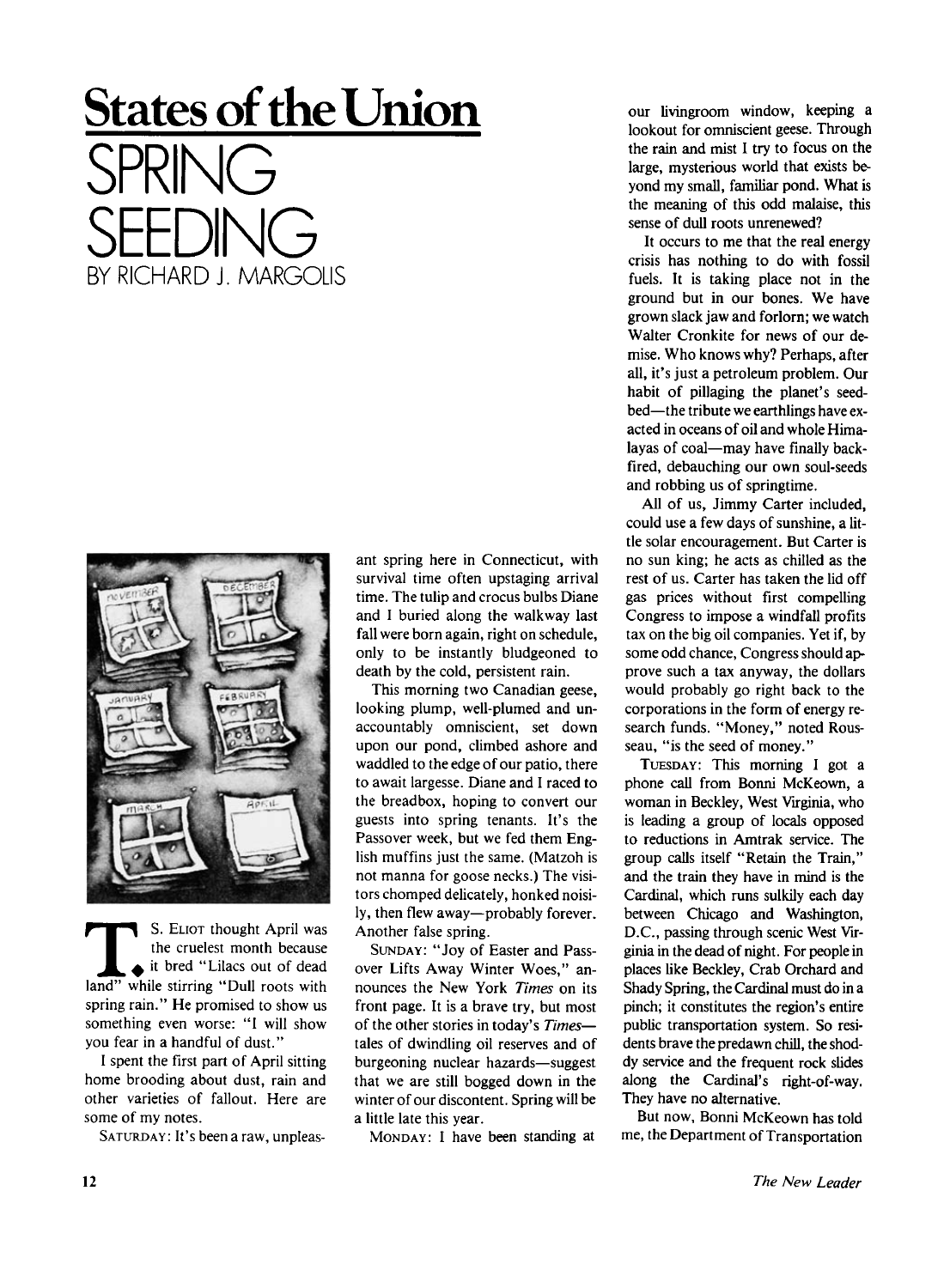## **A NONAGENARIAN'S ADVICE FOR THE SURVIVAL OF FREEDOM**

**"To have peace . . . always be prepared and ready for war. "** 

**George Washington** 

#### **KNOW YOUR ENEMY**

The enemy of Freedom is Communism in practice. In practice it denies all human rights.

**Lenin advised against risking all-out war. If confronted by a strong power, Lenin told his followers, "Go one step backward, " i.e. submit, in order to be able to "go two steps forward later." He advised against "risking the fatherland" (Russia) in war.** 

**Lenin promised the Russian leaders everything Russia needed for its development. "The capitalist," he said, "will sell the rope with which to be hanged, for a profit." Hence, the Free World should not sell technology to Russia or to dictatorships elsewhere.** 

#### **FOR FREEDOM TO SURVIVE, ENERGY MUST BE CONSERVED**

**Encourage Modest Living. Encourage more public transportation, sharing of automobile rides, minimum use of fuel and electricity at home.** 

**Discourage palatial homes, palatial business offices, large automobiles. Discourage energy-consuming luxury. IT IS ANIAAAL INDULGENCE TO LIVE IN LUXURY WHILE MILLIONS, SOME IN THE FREE WORLD, LACK FOR BREAD.** 

**Luxury living aids Communist propaganda for revolution.** 

**To compensate for the loss of jobs in luxury production, encourage the manufacture of goods for export. Most important, support projects for the conservation of natural resources and for saving cities from becoming slums.** 

### **WARNING**

**I fear that if the Free World does not conserve sufficient energy for both production and consumption, Com**munism will conquer the whole world.

> Dr. Sol Feinstone Nonagenarian